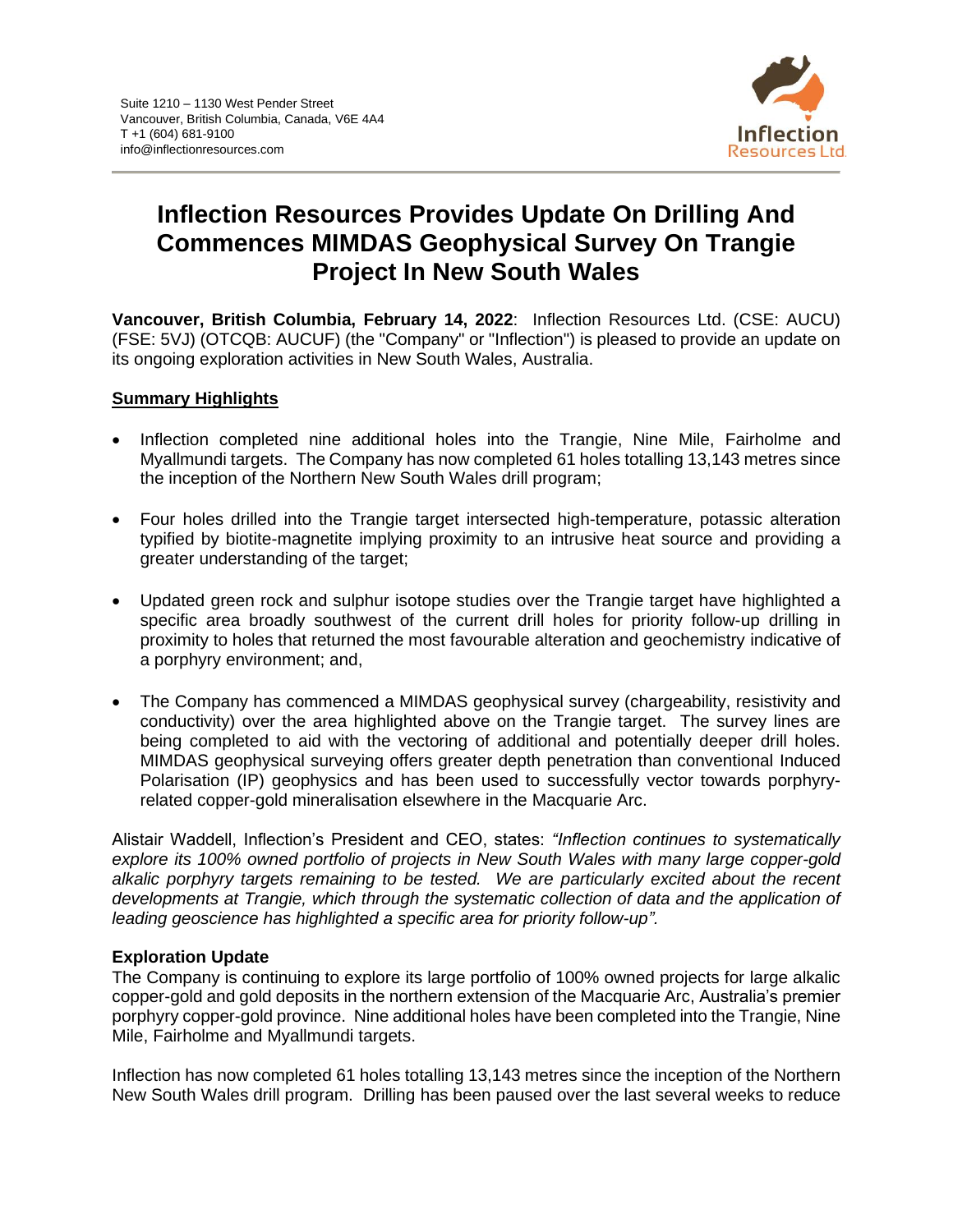production delays relating to a challenging period of extended wet weather which has generally impacted eastern Australia and has impeded drill rig access onto several priority drill sites.

Four of the recent holes (TRNDH014, 015, 016, 017) drilled into the Trangie target area intersected anomalous geochemistry and potassic-style alteration, manifest by biotite-magnetite, which remains indicative of proximity to an intrusion-related system. The other holes drilled into Myallmundi, Nine Mile, and Fairholme prospects did not intersect significant alteration or geochemistry indicative of an environment proximal to a mineralized system and therefore these specific targets have been downgraded. The principal, priority target at Fairholme covers a large area north of the recent drill hole and has yet to be drill tested. This area remains a high priority and it's anticipated will be drilled when wet ground conditions improve, enabling drill access.

#### **Trangie Target**

Trangie is a large alkalic porphyry-related copper-gold style target which the Company has tested with a series of cost-effective, shallow penetrating bedrock core holes. Drilling has returned widespread, favourable alteration over several kilometres that the Company considers typical of an alkalic porphyry environment. Recent ongoing work by Inflection, to assist in vectoring additional drilling, includes an ongoing MIMDAS geophysical survey and green rock and sulphur isotope geochemistry studies.

#### **MIMDAS Geophysical survey**

The Company has commenced a MIMDAS geophysical survey (chargeability, resistivity and conductivity) over the southwest side of the Trangie target which has returned widespread favourable alteration and geochemistry indicative of a copper-gold alkalic porphyry environment. The survey lines are being completed to aid with the vectoring of additional drill holes. MIMDAS is an advanced electrical geophysical technique which offers greater depth penetration than conventional geophysics and collects multiple geophysical datasets (Chargeability (IP) and Resistivity/Conductivity (IP and MT)). MIMDAS is an excellent method for detecting porphyry alteration zones such as chargeable pyritic zones or resistive albite-rich halos elsewhere in New South Wales.

## **Green Rock and Sulphur Isotope Geochemistry**

Sulphur isotope sampling is being used by the Company to map out the temperature and oxidation state of magmatic hydrothermal fluids to assist in vectoring for the scout drilling strategy currently employed at Trangie.

Analysis of drill core taken from the Trangie target area suggests the presence of multiple hydrothermal alteration cells at the district scale. Alteration intersected at Trangie is confirmed as a strong hydrothermal signature with a distinct porphyry affinity and trace element enrichment similar to that observed around the mineralised Cadia and Northparkes districts.

Results from an additional batch of green rock samples submitted for analysis to CODES, the University of Tasmania as part of an ongoing green rock mineral chemistry study have been received. Green rock studies are being employed focusing on the major, minor and trace element chemistry of chlorite and epidote as a tool to vector mineral exploration in the propylitic environment of porphyry ore deposits. These studies focus on the chemical variations within and between hydrothermal epidote and chlorite from the green rock environment of porphyry systems.

The green rock environment is defined as the extensive and zoned propylitic (chlorite and epidote) alteration halo surrounding a potentially mineralised potassic core that is centered on a porphyritic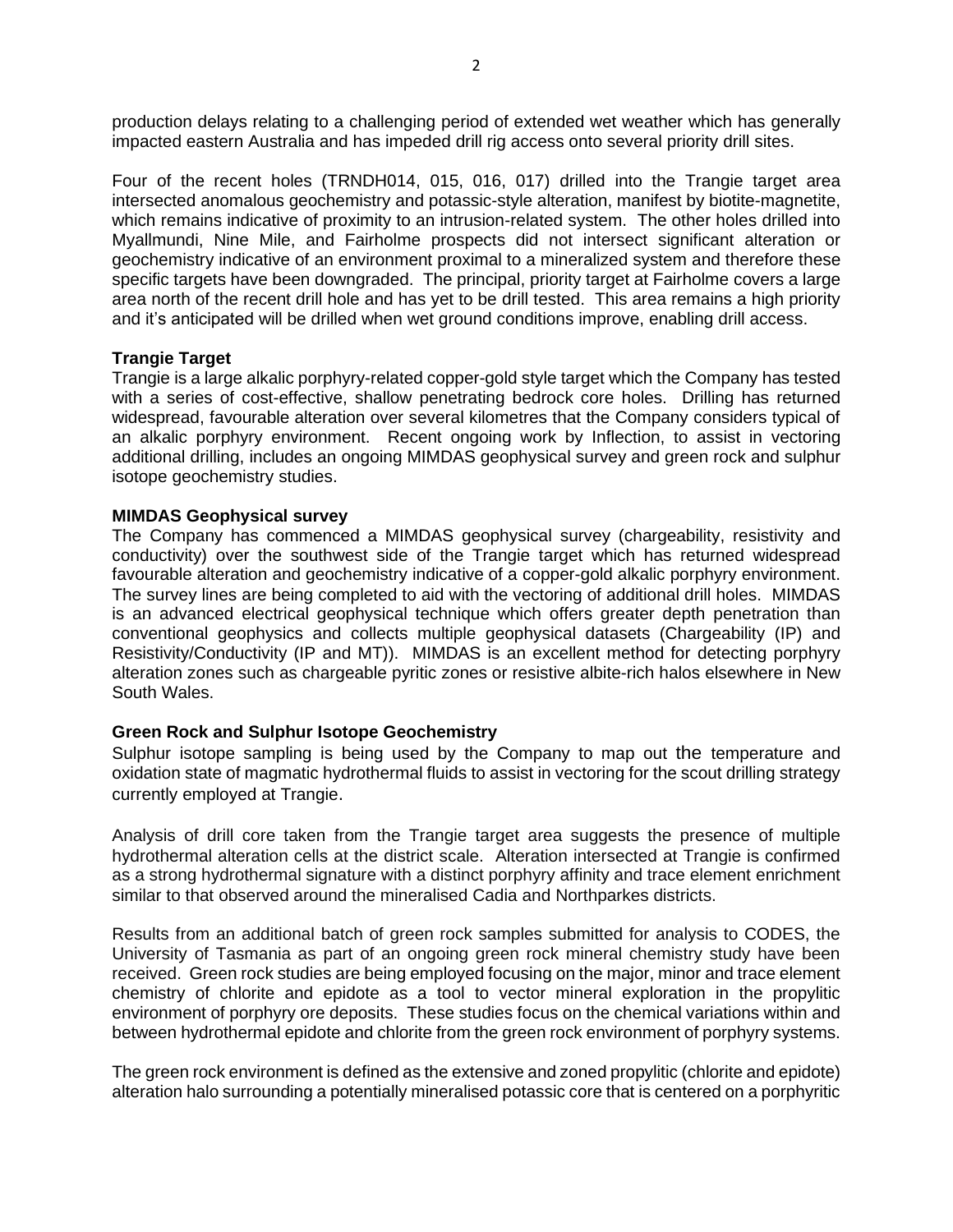intrusive complex. This alteration zonation reflects the decreasing fluid temperature outward from a central heat source, providing a distinctive and observable vector towards potential copper-gold mineralization.

At Trangie, the sulphur isotope values have been plotted together with the green rock (chlorite and epidote) mineral chemistry and, despite the sample array between datasets differing slightly, both broadly corroborate each other's results highlighting a specific area to the southwest of the current drilling shown on Figure 1. This area is currently being covered with the ongoing MIMDAS geophysical survey.



*Figure 1: Northern NSW Project – Trangie target with green rock plots showing the recently defined area of priority interest for follow-up drilling.*

## **Management Update**

The Company also wishes to announce Mr. Douglas Menzies, BSc, MAIG, RPGeo, has been promoted to the role of Vice President – Exploration, replacing Mr. Carl Swensson who has retired from full-time employment. Doug, who was previously Inflection's Exploration Manager in New South Wales, now assumes responsibility for all exploration initiatives for the Company. Doug has over 28 years of industry experience exploring for porphyry gold-copper and epithermal gold mineralisation in Australia, PNG, Indonesia, Fiji, Laos, Chile, Argentina and Mexico. Doug is a Member and on the Board of the Australian Institute of Geoscientists (AIG).

Carl Swensson will remain a consultant to the Company and as Qualified Person for reporting purposes. Alistair Waddell, Inflection's President and CEO, states: "*We welcome Doug into the*  expanded role and thank Carl for his service as one of the founders of the Company taking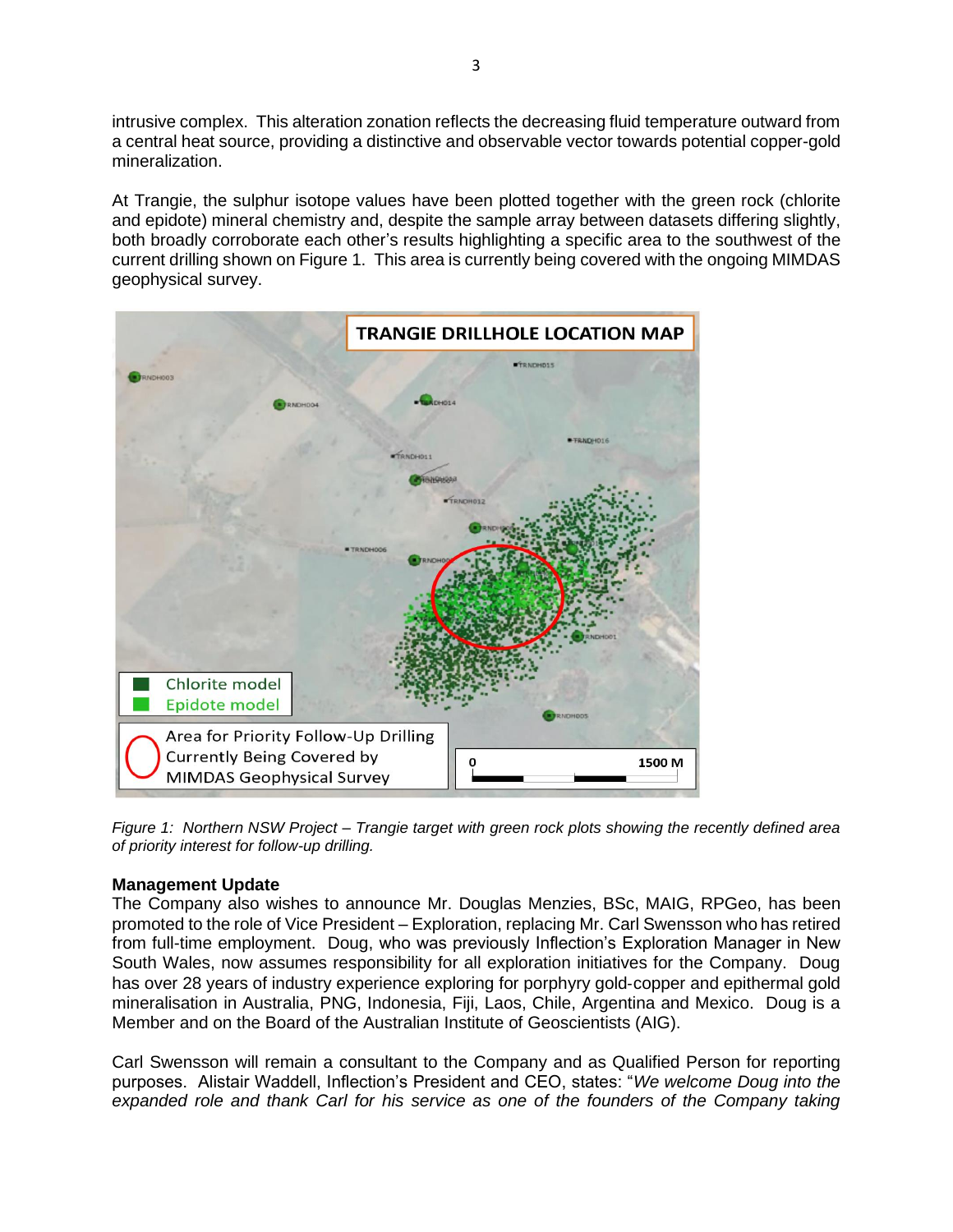*Inflection from a bold exploration concept through to systematically testing multiple, large Cu-Au targets, using innovative geoscience".*

## **Northern NSW Exploration Plans Going Forward**

Going forward, the Company has priority targets that remain to be tested and others that require follow-up drilling as highlighted on Figure 2. Results from scheduled work programs including the MIMDAS geophysical program are pending and ongoing drilling will be scheduled subject to completion and interpretation of these programs.



*Figure 2: Northern NSW Project – Northern NSW Project –Drill target location and status map.*

## **Sampling Quality Control**

Mud rotary drilling was utilised to drill through the cover sequence. At the unconformity the drilling method was changed to diamond drilling using NQ–sized core. All materials and core were transported to the Company's Trangie field office at the end of each shift.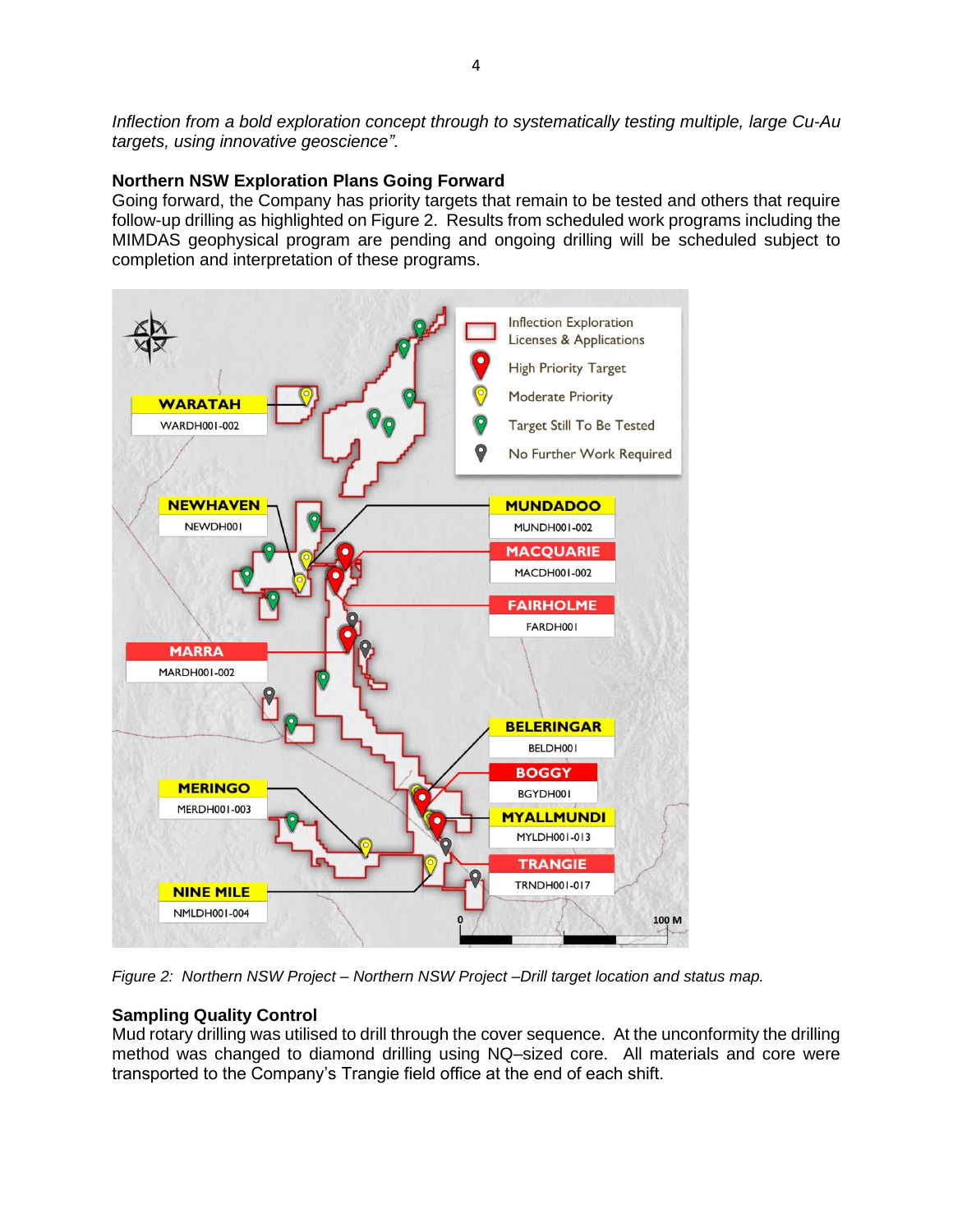The core was logged in detail then cut in half to the Company's specified sample intervals with half core samples placed in numbered calico bags with internationally certified blanks and standards inserted every 20<sup>th</sup> sample.

Samples were sent to ALS Laboratories in Orange NSW. ALS Laboratories are an accredited analytical laboratory meeting ISO/IEC 17025:2005 and ISO 9001:2015. Samples were prepared by crushing and grinding via ALS methods CRU-21 and PUL-32 respectively. The pulps were then assayed for 48 elements via ALS method ME-MS61 using a 25g sample after a four acid near total digest with an ICP-MS finish. Gold was assayed by fire assay using ALS method Au-AA23 using a 30g sample charge and AAS finish. Laboratory standards and QA-QC are monitored by the Company. Coarse rejects from the sample preparation are subjected to shortwave infrared spectral analysis.

#### **Qualified Person**

The scientific and technical information contained in this news release has been reviewed and approved by Mr. Carl Swensson (FAusIMM) a "Qualified Person" ("QP") as defined in National Instrument 43- 101 – Standards of Disclosure for Mineral Projects.

**About Inflection Resources Ltd.** Inflection is a technically driven copper-gold and gold focused mineral exploration company listed on the Canadian Securities Exchange under the symbol "AUCU" and on the OTCQB under the symbol "AUCUF" with projects in Australia.

The Company is exploring for large copper-gold and gold deposits in the northern interpreted extension of the Macquarie Arc, part of the Lachlan Fold Belt in New South Wales. The Macquarie Arc is Australia's premier porphyry gold-copper province being host to Newcrest Mining's Cadia deposits, the CMOC Northparkes deposits and Evolution Mining's Cowal deposits plus numerous exploration prospects including Boda, the recent discovery made by Alkane Resources.

For more information, please visit the Company's website at [www.inflectionresources.com.](http://www.inflectionresources.com/)

## **On Behalf of the Board of Directors**

*"Alistair Waddell"* President and CEO

#### **For further information, please contact:**

Brennan Zerb Investor Relations Manager +1 (778) 867-5016 [bzerb@inflectionresources.com](mailto:bzerb@inflectionresources.com)